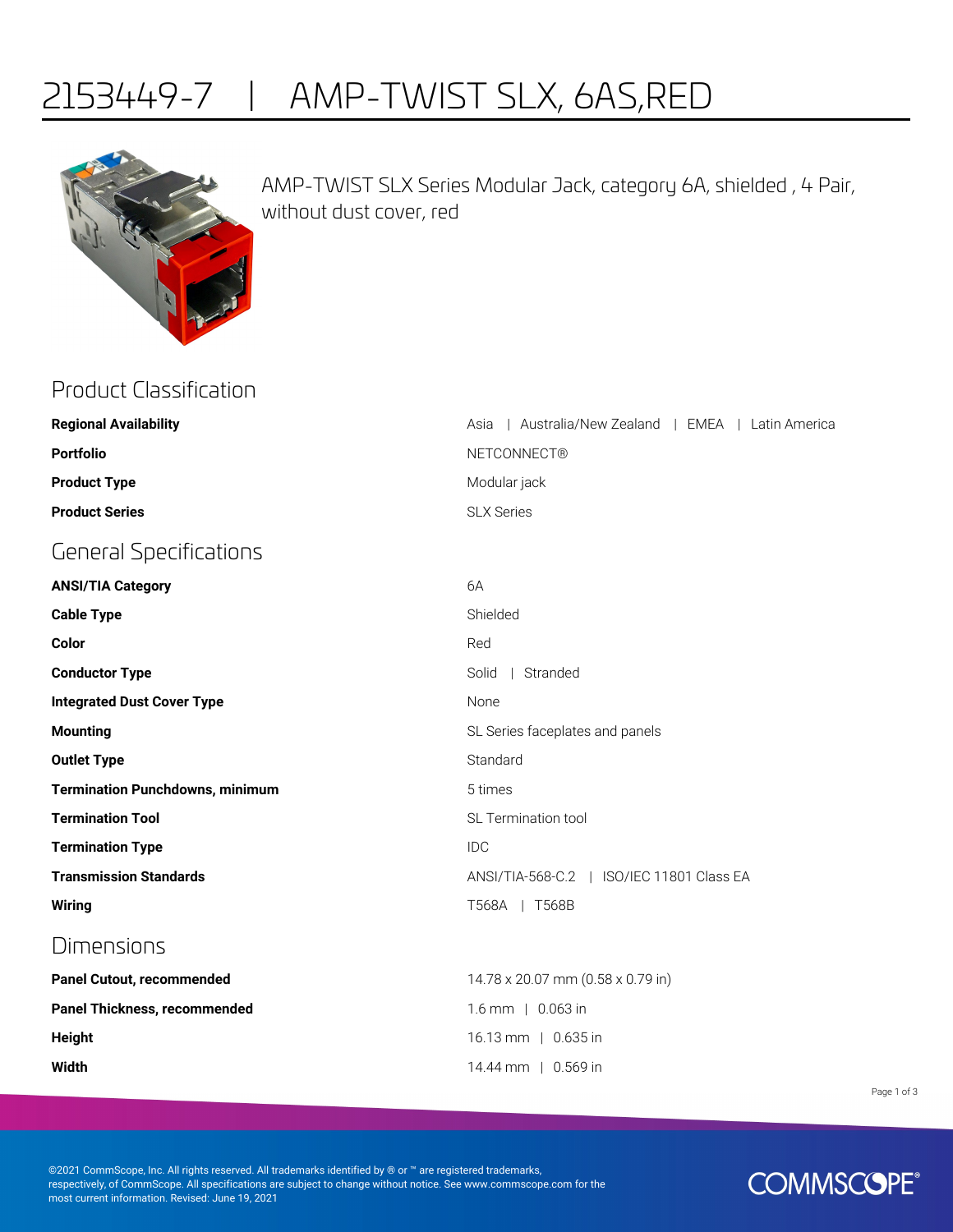## 2153449-7 | AMP-TWIST SLX, 6AS,RED

| <b>Depth</b>                                            | 36.8 mm   1.449 in                                                                                                                                                                                   |
|---------------------------------------------------------|------------------------------------------------------------------------------------------------------------------------------------------------------------------------------------------------------|
| <b>Compatible Cable Diameter, maximum</b>               | 8.5 mm   0.335 in                                                                                                                                                                                    |
| <b>Compatible Insulated Conductor Diameter, maximum</b> | $1.6$ mm $\mid$ 0.063 in                                                                                                                                                                             |
| <b>Contact Plating Thickness</b>                        | $1.27 \mu m$                                                                                                                                                                                         |
| <b>Compatible Conductor Gauge, solid</b>                | 26-22 AWG                                                                                                                                                                                            |
| <b>Compatible Conductor Gauge, stranded</b>             | 26-24 AWG                                                                                                                                                                                            |
| <b>Electrical Specifications</b>                        |                                                                                                                                                                                                      |
| <b>Remote Powering</b>                                  | Fully supports the safe delivery of power over LAN cabling described<br>by IEEE 802.3bt (Type 4) and complies with the unmating under<br>electrical load requirements prescribed by IEC 60512-99-002 |
| <b>Material Specifications</b>                          |                                                                                                                                                                                                      |
| <b>Contact Base Material</b>                            | Beryllium copper                                                                                                                                                                                     |
| <b>Contact Plating Material</b>                         | Gold                                                                                                                                                                                                 |
| <b>Material Type</b>                                    | Polycarbonate   Zamak                                                                                                                                                                                |
| <b>Mechanical Specifications</b>                        |                                                                                                                                                                                                      |
| <b>Plug Insertion Life, minimum</b>                     | 750 times                                                                                                                                                                                            |
| <b>Environmental Specifications</b>                     |                                                                                                                                                                                                      |
| <b>Operating Temperature</b>                            | -10 °C to +60 °C (+14 °F to +140 °F)                                                                                                                                                                 |
| <b>Flammability Rating</b>                              | UL 94 V-0                                                                                                                                                                                            |
| Packaging and Weights                                   |                                                                                                                                                                                                      |
| <b>Packaging Material</b>                               | Standard                                                                                                                                                                                             |
| <b>Packaging quantity</b>                               | 24                                                                                                                                                                                                   |
| <b>Packaging Type</b>                                   | Box<br>Bag                                                                                                                                                                                           |
| Regulatory Compliance/Certifications                    |                                                                                                                                                                                                      |

| Agency      | <b>Classification</b>                                            |
|-------------|------------------------------------------------------------------|
| CHINA-ROHS  | Above maximum concentration value                                |
| <b>RCM</b>  | Compliant to electrical safety & telecommunications requirements |
| <b>ROHS</b> | Compliant/Exempted                                               |

Page 2 of 3

©2021 CommScope, Inc. All rights reserved. All trademarks identified by ® or ™ are registered trademarks, respectively, of CommScope. All specifications are subject to change without notice. See www.commscope.com for the most current information. Revised: June 19, 2021